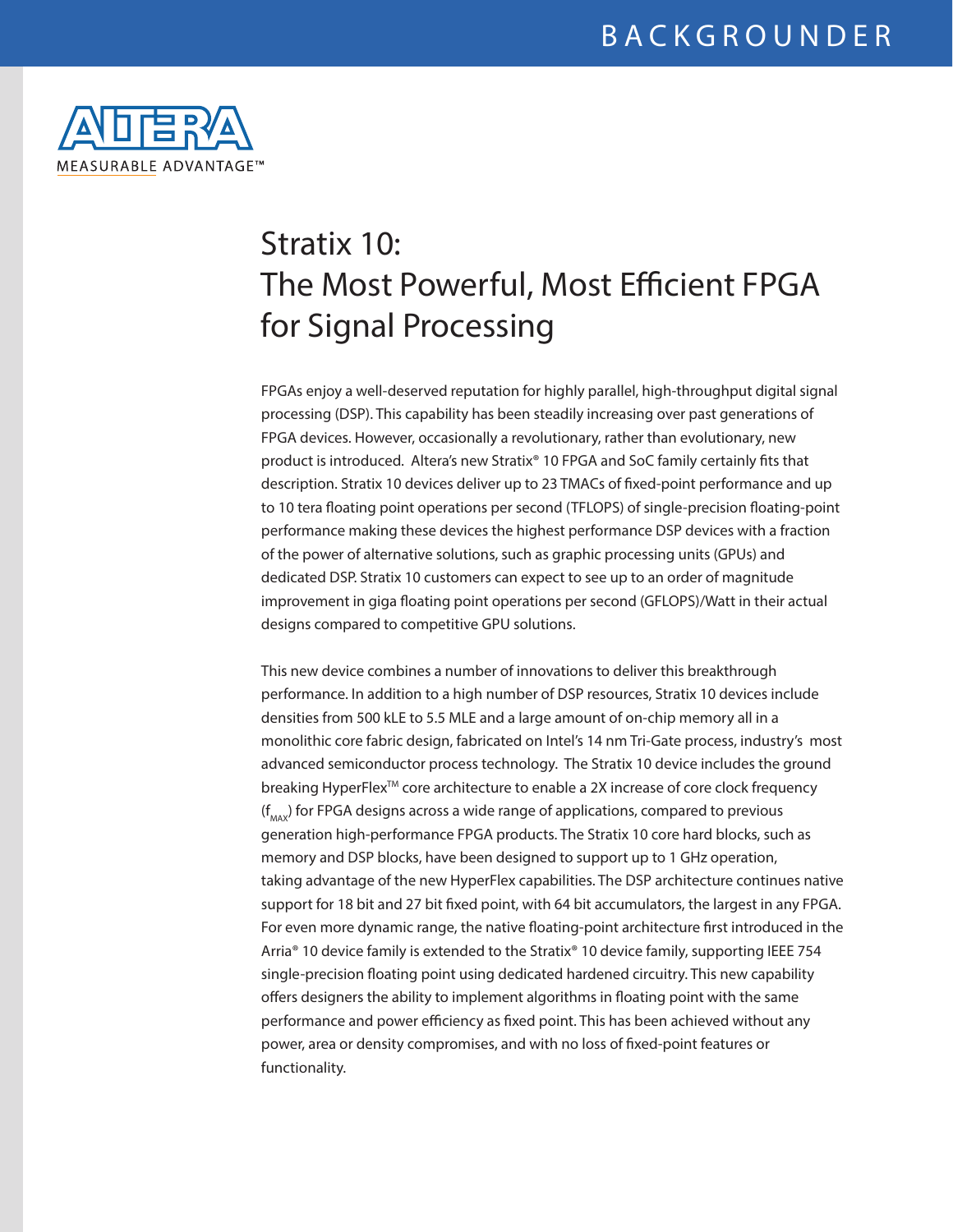#### Floating-Point Performance and Features

The key technology lies at the core of the Altera's Generation 10 FPGAs. The award-winning Altera variable-precision DSP block includes a single-precision adder and single-precision multiplier in every DSP block. The existing midrange Arria 10 FPGAs are rated from 140 GFLOPS to 1.5 TFLOPS across the 20 nm family. Altera's new 14 nm Stratix 10 FPGA family, with over 10 thousand floating-point operators built into these hardened DSP blocks will use the same architecture, the highest degree of floating-point computational parallelism ever achieved in a single device.

Also new is the DSP block performance. With Stratix 10 devices, all fixed-point modes operate at a sustained 1 GHz frequency and all floating-point modes operate at a sustained 800 MHz frequency. These remarkable clock rates, coupled with the extreme density of DSP blocks enabled by 14 nm Tri-Gate process technology, are what drives the 11.5 TMAC (or 23 TMAC when using pre-adder) and 9.3 TFLOPS of peak performance of the 2.8 MLE Stratix 10 FPGA family member. Power efficiency is also unprecedented – estimated at 80 GFLOPS per Watt, a fraction of competing GPU solutions.

The floating-point computational units, both multiplier and adder, are seamlessly integrated with existing variable-precision fixed-point modes. This provides a 1:1 ratio of floating-point multipliers and adders, which can be used independently, as a mult-add, or as a mult-accumulator. Designers still have access to all the fixed-point DSP processing features used in their current designs, but for superior numerical fidelity and dynamic range, can easily upgrade all or part of the design to single-precision floating point as desired. Since all the complexities of IEEE 754 floating point are within the hard logic of the DSP blocks, no programmable logic is consumed, and similar clock rates as used in fixed-point designs can be supported in floating point, even when 100 percent of the DSP blocks are utilized.

Special vector modes are also supported by columns of floating-point DSP blocks operating in unison. These vector modes can be used to support typical linear algebra functions used in high-performance computing applications, as well as more traditional FPGA functions like highly parallel fast Fourier transform (FFT) or finite impulse response (FIR) filter implementations. The structures are designed to maximize use of both the floating-point multiplier and adder in each block, allowing the designer to achieve as close as possible to the peak GFLOPS rating of a given Altera® FPGA.

Altera provides a comprehensive set of floating-point math functions. Approximately 70 math.h library functions, compliant to Open Computing Language (OpenCL™) 1.2, are optimized for the new hardened floating-point architecture. These functions leverage the hard memory and DSP blocks in the FPGA, using almost no FPGA logic. This ensures consistent, low latency, high  $f_{\text{max}}$  implementations, even in high-utilization FPGA designs.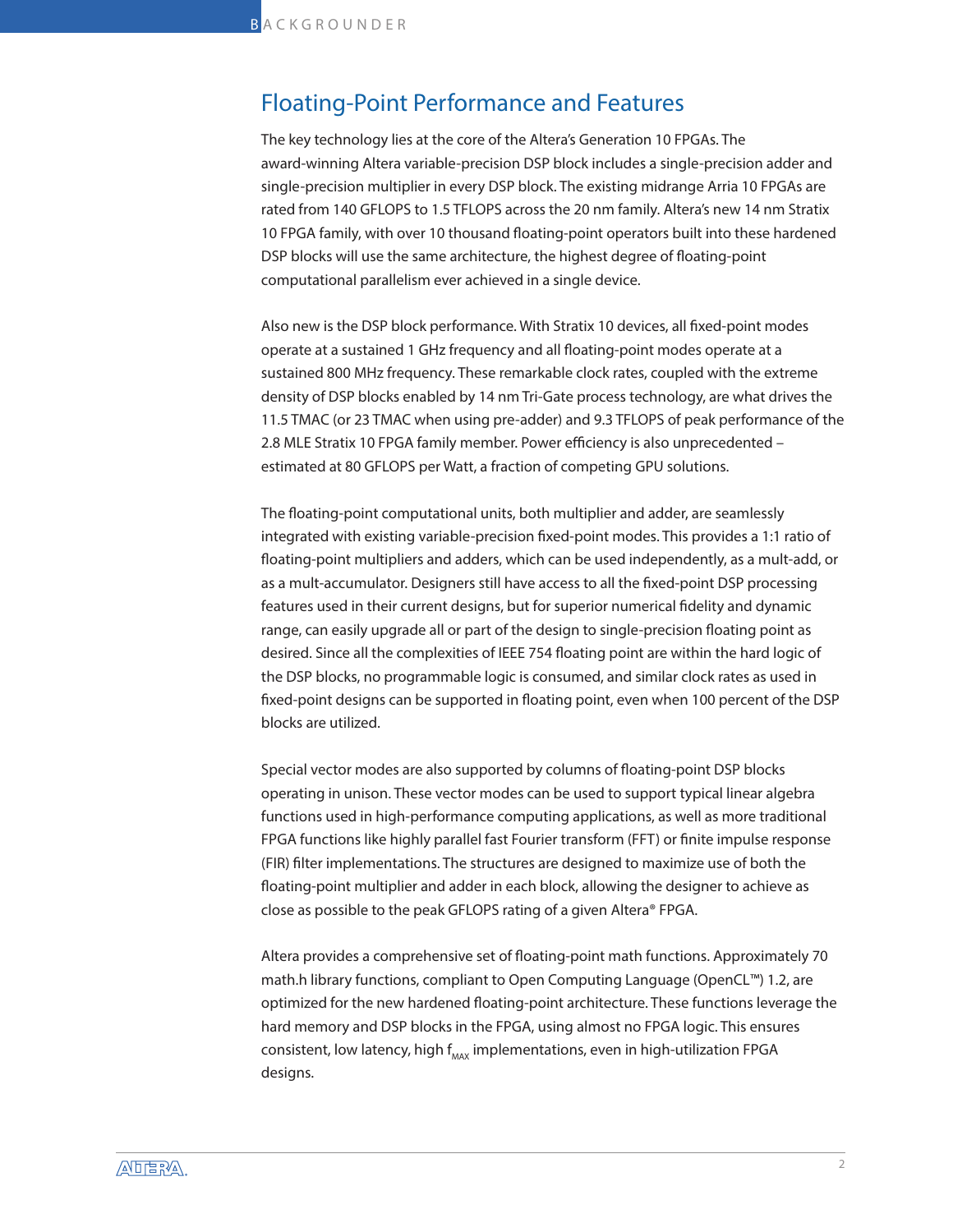#### Productivity Benefits

Native floating-point support is of great significance to designers implementing complex, high-performance algorithms in FPGAs. All algorithm development and simulations are performed in floating point, prior to building a system. Without native floating-point support, once the algorithm simulation is completed, there is typically a further 6-12 month effort to analyze, convert, and verify a floating-point algorithm in a fixed-point implementation. The design must be first hand converted to fixed-point conversion, which requires an engineer experienced in numerical analysis and stability. Even then, the implementation will likely not have the same numerical accuracy as the simulation. Any later changes in the algorithm must be hand ported again and any steps taken to optimize the fixed-point algorithm in the system are not reflected in the simulation. As problems arise during system integration and testing, the possible causes could be any of the following: an error-in-hand conversion process, a numerical accuracy problem, or a problem with the algorithm itself. Isolating the problem can be quite difficult. All of these issues can be eliminated, or largely mitigated by using Altera's floating-point FPGAs.

## Comparison to GP-GPUs

The natural competition to the Altera floating-point FPGA capabilities is not other competitors' FPGAs, but general-purpose graphic processing units (GP-GPUs). Competing FPGA vendors' soft floating-point implementations, using logic to implement the complex floating-point circuitry, is simply not competitive or area efficient. The appropriate analogy would be the FPGAs of years ago, which lacked hard multipliers trying to compete against modern FPGA architectures with DSP blocks.

However, several years ago, GPU vendors incorporated floating-point into their computational units, achieving great degrees of floating-point processing, with levels of floating-point performance exceeding 1 TFLOP. These devices became known as GP-GPUs, as they are no longer just graphics engines but general-purpose computing accelerators.

While a common design flow, known as OpenCL, can be used for FPGAs and GPUs, there are major differences in how the algorithms are implemented. GP-GPUs use a "fine grained" architecture, with thousands of small floating-point mult-add units operating in parallel. The algorithm is broken up into tens of thousands of threads, which are mapped to the available computational units as the data is made available.

Altera FPGAs use a "course grained" architecture where the thousands of computational units are arranged into typically a few dozen highly pipelined structures, operating on vectors. An FFT core or Cholesky decomposition core would be an example. Each of these cores produce a vector wide of output data each clock cycle, with the vector width determined by the designer.